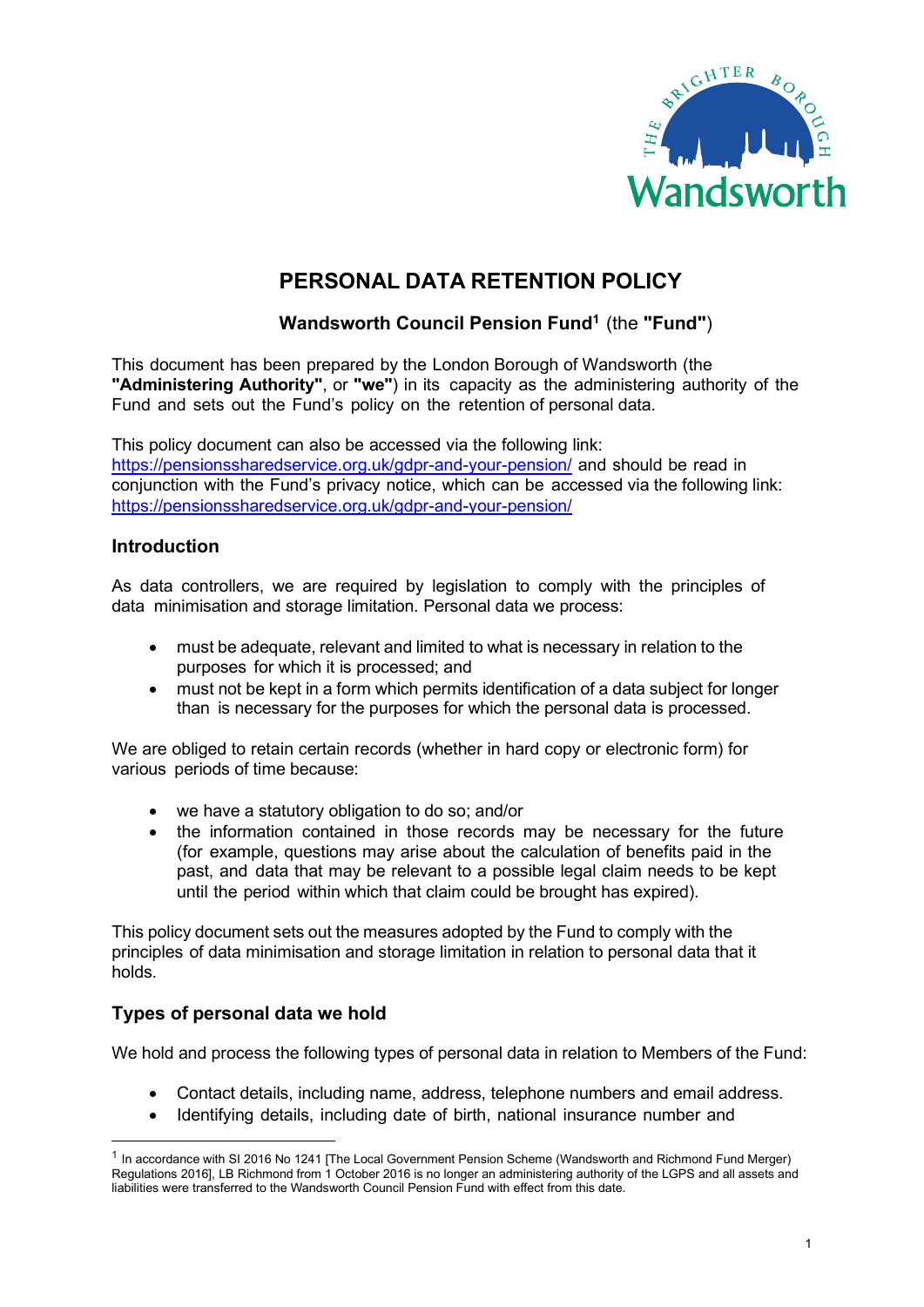employee and membership numbers.

- Information that is used to calculate and assess eligibility for benefits, for example, length of service or membership and salary information.
- Financial information relevant to the calculation or payment of benefits, for example, bank account and tax details.
- Information about the Member's family, dependents or personal circumstances, for example, marital status and information relevant to the distribution and allocation of benefits payable on death.
- Information about the Member's health, for example, to assess eligibility for benefits payable on ill health, or where the Member's health is relevant to a claim for benefits following the death of a Member of the Fund.
- Information about a criminal conviction if this has resulted in the Member owing money to the Member's employer or the Fund and the employer or Fund may be reimbursed from the Member's benefits.

#### Retention periods for personal data

In compiling our policy on the retention of personal data, we have taken into account the guidelines on the retention of personal data as set out by / in:

- Information and Records Management Society;
- The National Archives:
- HMRC compliance handbook manual CH15400;
- Lord Chancellor's Code of Practice on the Management of Records issued under Section 46 of the Freedom of Information Act 2000;
- ICO's retention policy:
- EU Article 29 Working Party guidance; and
- The Pension Regulator's code of practice 14 for public service pension schemes.

Data protection legislation requires that we retain personal data for no longer than is necessary in order to fulfil the purpose(s) for which it is processed. Given the long term nature of pensions, we need to ensure that personal data is retained to:

- comply with our legal and regulatory obligations regarding the payment of pensions from the Fund; and
- deal with any questions or complaints that we may receive about our administration of the Fund.

Personal data will be retained for the greater of:

- such period as the Member (or any Beneficiary who receives benefits after the Member's death) are entitled to benefits from the Fund and for a period of 15 years after those benefits stop being paid;
- 100 years from the Member's date of birth;
- 100 years from the date of birth of any Beneficiary who received benefits from the Fund after the Member's death.

During any period when we retain personal data, we will keep that personal data up to date and take all reasonable steps to ensure that inaccurate data is either erased or rectified without delay. We will periodically review the personal data that we retain and consider whether it is still required; any personal data that we no longer require will be destroyed.